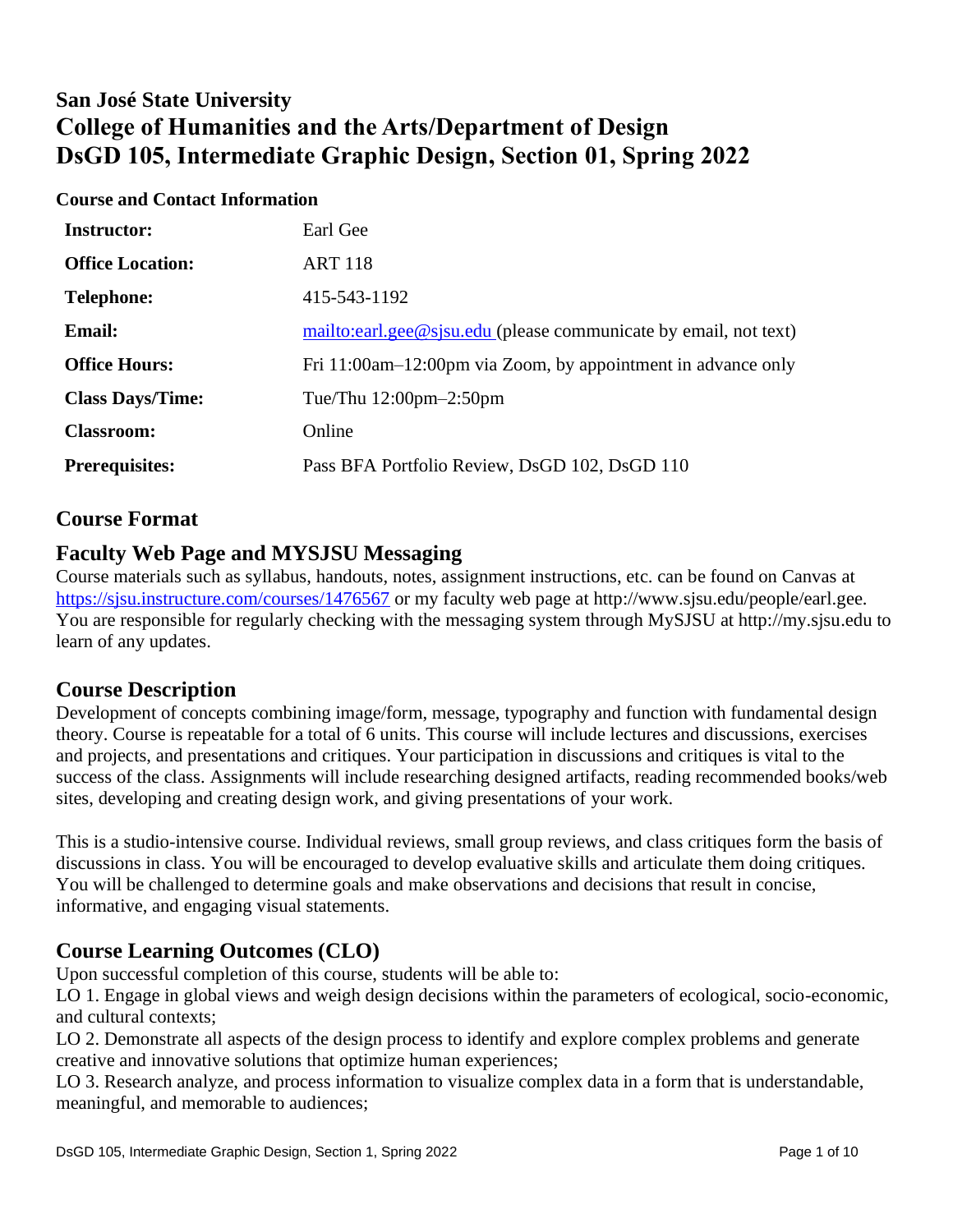LO 4. Apply conceptual thinking, design principles, image creation and formgiving to create design solutions which are compelling, unique, and distinctive;

LO 5. Understand the value of their contributions to design, as well as express the contributions of design to contemporary society.

### **Recommended Texts/Readings**

Required readings will be supplied to you as links or PDFs.

### **Library Liaison**

The San Jose State University Library supports student access to information with in-person reference at the King Library Reference Desk and specialized support for Design online at:

[http://libguides.sjsu.edu/design/GraphicDesign or](http://libguides.sjsu.edu/design/GraphicDesign) by appointment with Librarian Gareth Scott. He may be contacted at [gareth.scott@sjsu.edu, 40](mailto:gareth.scott@sjsu.edu)8-808-2094

## **Computer/Software and Equipment Requirements**

- Wireless laptop computer with Adobe Creative Cloud subscription and Adobe Fonts
- Wireless network access:<http://its.sjsu.edu/services/sjsuone/>
- Reliable data backup
- Flash drive and access to Google Drive
- B/W laserprinter (capable of 11" x 17" output)
- Color inkjet printer (capable of 13" x 19" output)
- Digital camera (access)
- Pens, HB pencil, kneaded eraser, drafting tape, 9"w x 12"h tracing pad
- X-Acto knife with #11 blades in dispenser/disposal unit, metal non-slip cutting rule, portable cutting surface
- Important: Always have your working digital files, sketches, research, and reference materials in class

#### **Data Management**

It is essential that students back up all of their digital files frequently, and set up and maintain an effective backup and archiving strategy for their work. Operate on the assumption that your hard drive will die—usually when you least expect it. You will not be excused for preventable loss of data. Use an online service (e.g., Dropbox, Google Drive, Cloud, backblaze.com or mozy.com) or invest in an external hard drive (RAID-1 mirrored) or automated backup software (Time Machine). Do not rely on your laptop, a single hard disk, or flash drive for your backups.

#### **Font Licensing**

Fonts are creative, intellectual property, and the result of extensive, research, experimentation, and refinement. For type designers, the creation of fonts is their livelihood. Therefore, do not use pirated fonts in this class. Please license all fonts appropriately, and be prepared to show documentation for the fonts used. The majority of fonts needed in this class are available from Adobe Fonts with your Adobe CC subscription. Avoid investing in a font unless you really must do so. If you do purchase a font, carefully research the font and foundry to insure you are purchasing the original—and not an imitation.

### **Expenses**

The estimated cost for the semester's course-related supplies/materials will be approximately \$200, and will vary according to the individual student.

#### **Course Printing Allowance**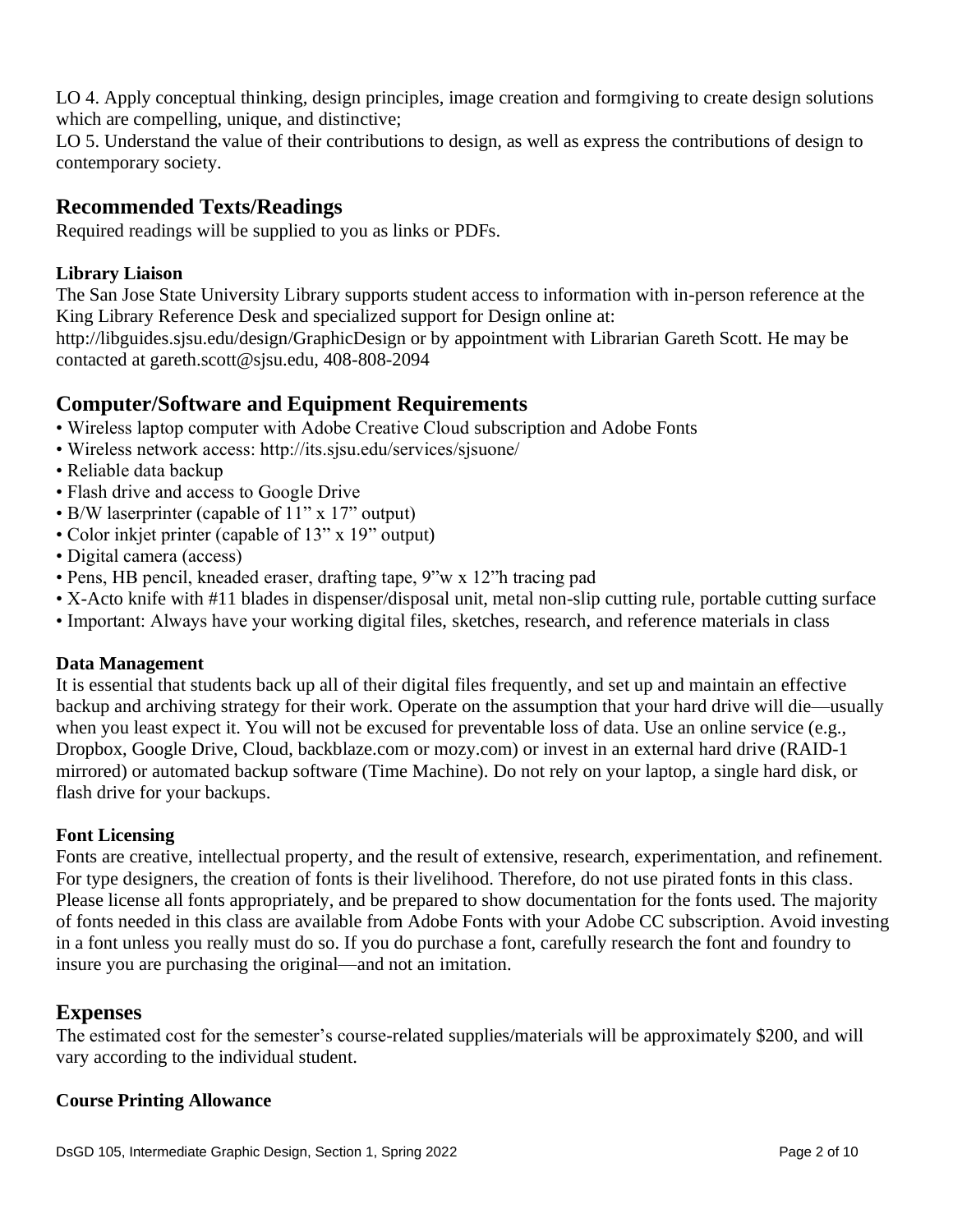Students may access the graphic design program's in-house printing facility during the class session's open lab hours. All users must respect the print lab policies including wireless printing procedures. For BFA Graphic Design students, the course printing allowance includes course-related materials only: 80 b/w output, 60 color output; up to 11"h x 17"w size. Please keep file sizes small as they print faster.

### **Course Requirements and Assignments**

The instructional methods of this course will include lectures, discussions, assignments, presentations, and critiques. The course is comprised of two major projects with multiple components and multiple milestones. The objectives and parameters of each assignment will be described in detail during class. It is your responsibility to take notes and ask questions until you fully understand the assignment. Knowing how to define problems is the initial step of a design process.

#### **Class Meetings**

Our online class meetings will occur every Tue/Thu 12:00pm–2:50pm, using the same Zoom link throughout the semester. Join the meeting a few minutes early to insure you have no video or audio issues, and to enable our class to start and end on time. We will typically take one 10-minute break halfway through the class period around 1:20pm. You are expected to be on time and prepared to work for the entire class period. You are responsible for coming to class with your completed assignment and all necessary files, tools, and materials to continue work on the assignment. Success in this course is based on the expectation that students will spend, for each unit of credit, a minimum of 45 hours over the length of the course (normally three hours per unit per week) for instruction, preparation/studying, or course related activities, including but not limited to internships, labs, and clinical practica. Other course structures will have equivalent workload expectations as described in the syllabus.

#### **Class Attendance**

Class attendance and participation is critical to your success in the course, enabling you to not only learn from me—but also from the mistakes and achievements of your fellow classmates. Consequently, class attendance is an important factor in your Preparation and Participation grade for the course. If you are more than 10 minutes late you will be counted as tardy, and if you are more than 20 minutes late you will be counted as absent. Excused absences include religious holidays, a verifiable death in the immediate family, or illness with a doctor's note. If you are sick and must miss class, email me at least 3 hours before class for an excused absence. If you have a doctor's appointment or other reason, email me at least 1 day before for an excused absence.

#### **Office Hours**

Office hours will be held every Friday, 11:00am–12:00pm via Zoom, by appointment in advance only. To make an appointment, please email me before class, or notify me at the end of class.

#### **Email Communication**

I generally try to respond to emails as quickly as I can. Emails received after 9:00pm will be answered the next day. I generally do not respond to emails over the weekend. Consequently, emails received during the weekend will be answered on Monday. If you have a question related to a weekend assignment, please email me by Friday. Kindly address your email with "Dear/Hi Professor Gee," to demonstrate respect our academic context.

#### **Assignments**

A significant amount of outside work on assignments will be necessary to meet project deadlines. As it is expected that there will be 2–3 hours of homework for each hour of class, please budget your time accordingly. Significant progress is expected between classes.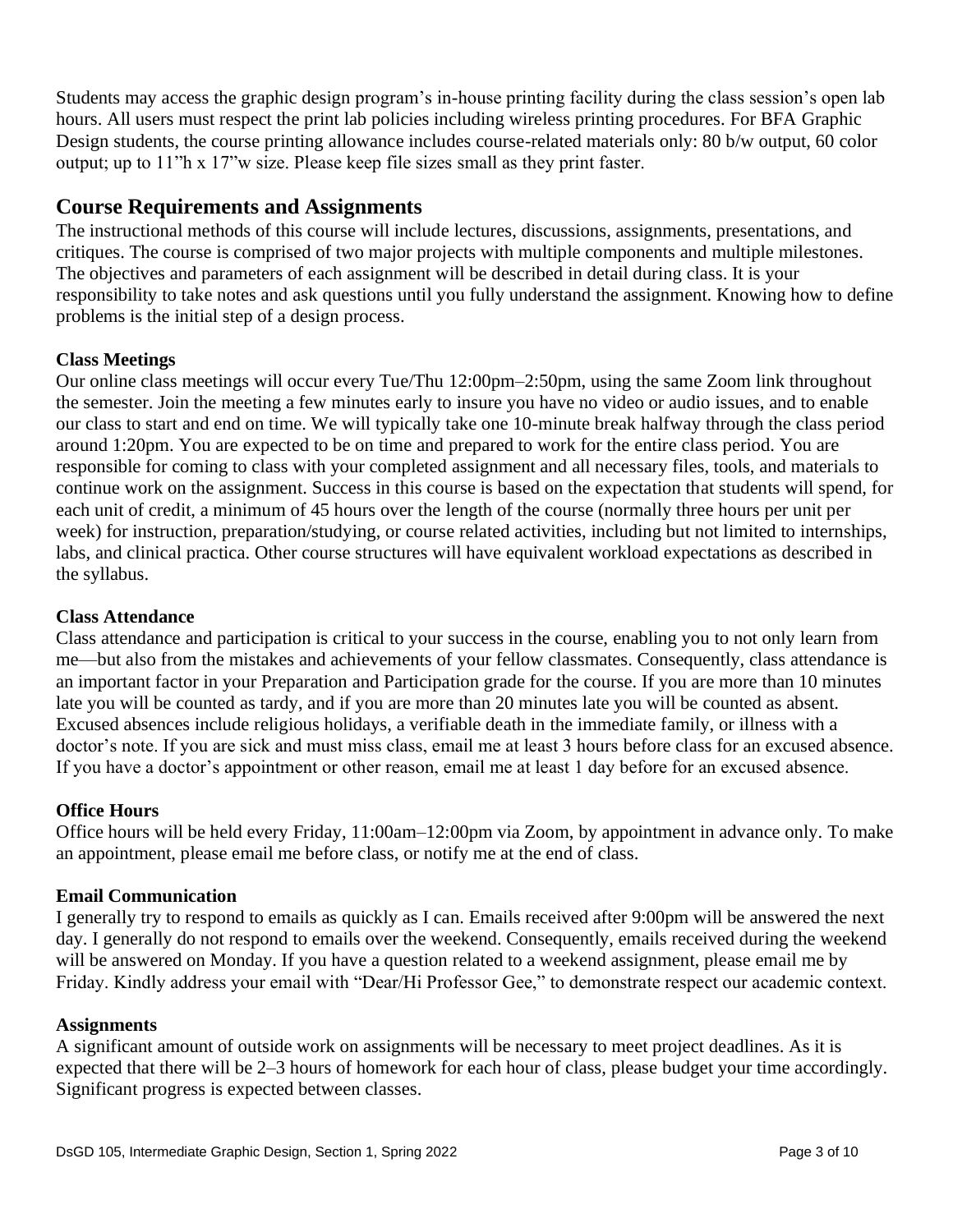#### **Assignment Submission**

Assignments are required to be submitted on Google Drive or Canvas as instructed by 10:00am on the due date of each assignment. Specifics for each project will be described in class. Submit your digital file as follows:

- Upload documents to Canvas in high-res PDF format only—no source files. Please keep uploads under 50MB.
- When more than one page is needed to show final pieces and/or studies, use multiple pages within PDFs.
- Name your file: DsGD105 Pr1 Lastname Firstname.pdf or DsGD105 Pr2 Lastname Firstname.pdf.

### **Final Exam/Semester-end BFA Junior Review**

The semester-end BFA Junior Review has been scheduled for Tuesday, May 24, 2022, 9:00am–1:00pm. Consequently there will be no Final Exam class meeting for this course. On Tuesday, May 17, 2022 by 11:59pm, submit your revisions to Projects 1 and 2 on Canvas for our Final Exam, and upload the same files to the BFA Junior Review Google Drive. Filenames to be provided at a later date. No extensions will be given except in cases of documented emergencies or serious illness. If such a circumstance should arise, please contact Lecturer Earl Gee [\(earl.gee@sjsu.edu\) as](mailto:earl.gee@sjsu.edu) early as possible and be prepared to provide documentation.

## **Grading Policies**

Each class assignment will be graded upon completion and assigned a letter grade according to the University policy, A through F. On-time presentation of thumbnail concepts, half-size layouts, full-size layouts, and final design, as well as progress during in-class work sessions, will be noted towards your Participation and Preparation grade. On-time means that work is submitted on Google Drive or Canvas as instructed by 10:00am on the day of class. Late assignments are subject to an F unless prior arrangements have been made. An incomplete will be granted to students with documented extenuating circumstances e.g., debilitating illness, family emergency, etc. Your grade will be based upon the following criteria:

### **Problem Solving and Creativity (20%) — LO 1, 2, 3, 4, 5**

Planning, organizing, research and content gathering (message development), analysis, sketching and content integration. Solution is understandable, meaningful, and memorable.

### **Formgiving and Presentation (20%) — LO 1, 2, 3, 4, 5**

Synthesis of design elements, principles, and attributes into an effective, evocative outcome. Verbal/visual investigation of function and form. Quality presentation, craftsmanship, and communication.

### **Process and Engagement (20%) — LO 1, 2, 3, 4, 5**

Planning, organization, research, analysis, content gathering, message development, content integration, and sketching. Design experimentation, exploration, development, and refinement.

### **Preparation and Participation (20%) — LO 1, 2, 3, 4, 5**

Preparation for all class activities. Participation in class discussions, reviews, and critiques. Production of ontime solutions for all required phases of development in both quality and quantity.

### **Variation and Cohesion (20%) — LO 1, 2, 3, 4, 5**

Creation of compelling narrative and evocative storytelling. Development of comprehensive design system with cohesive theme and clear differentiation. Brand applications function as unique, standalone designs.

#### **Course Grade Determination**

Assignment grades will be weighted according to the following percentages to determine course grade: Project 1: 50%; Project 2: 50%

# **Grading Scale**

For each major project you will be given a written grade sheet evaluating your performance in each of the categories above. These will be tallied to calculate your final grade. Letter grades are assigned according to the following scale: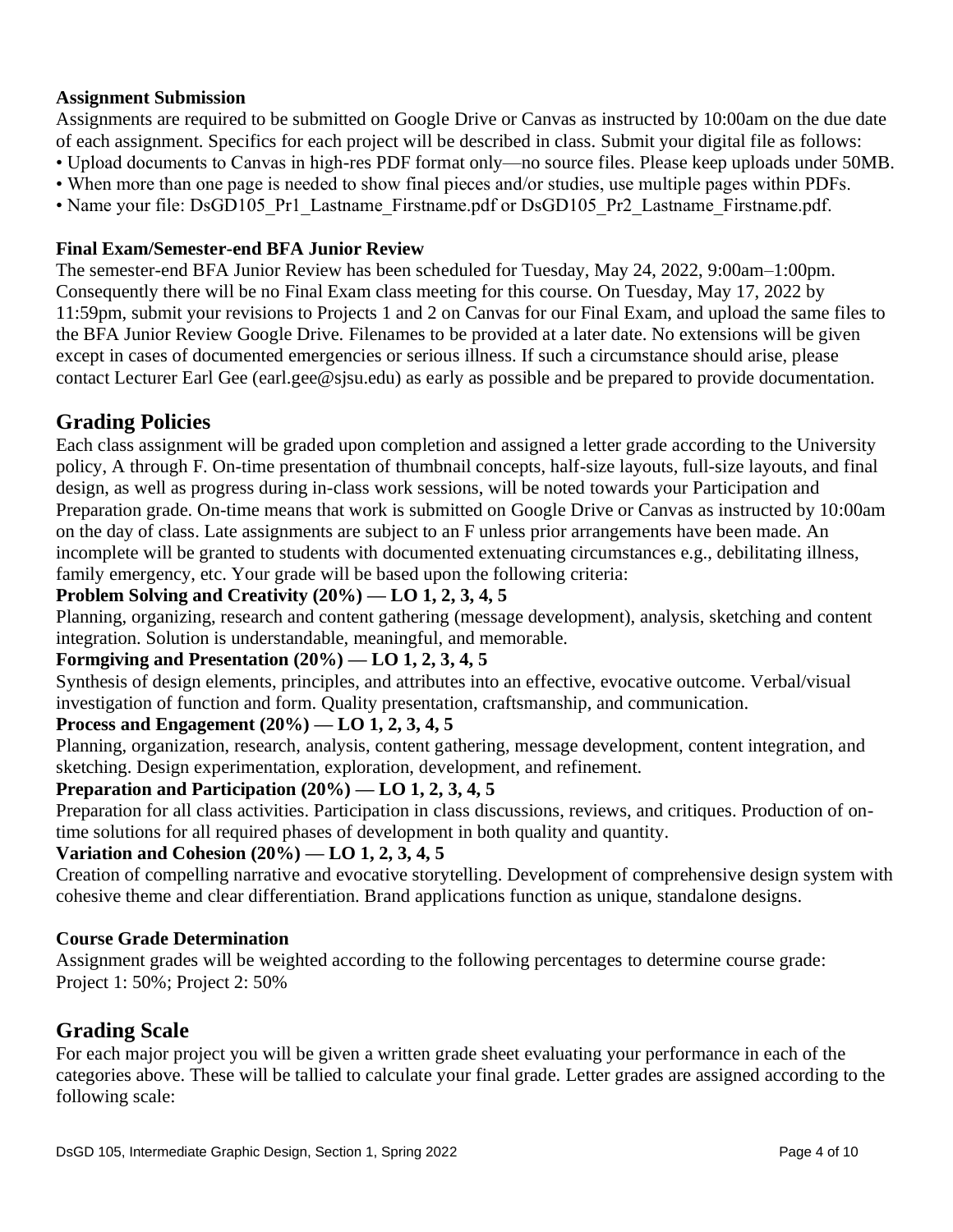### **A-, A, A+ = Excellence**  $(3.7-4.0)$

Student consistently delivers creative and high-quality work and demonstrates the ability to explore a wide range of alternative options as well as the ability to make intelligent and informed decisions on the final solution. Student is able to refine final solutions to instructor feedback. Student shows the ability to communicate ideas clearly and completely, both visually and verbally. Well-crafted and informed arguments support any and all design decisions. All projects are complete and on time. Student demonstrates a strong, engaged effort in work and in class. Student maintains at all times a positive attitude and commitment towards the profession, classmates, the instructor and their own development. Student participates in all regularly scheduled classes. Overall, student meets and exceeds the requirements of the course.

#### **B-, B, B+ = Very good work**  $(2.7-3.6)$

Student demonstrates an above average effort in all areas. Work is complete and demonstrates no craft or technical problem areas. Student shows the ability to communicate decent rationale for design decisions and demonstrates improvement in all areas of professional development as a designer. Student maintains a positive attitude and involvement in all coursework and class activities.

#### **C-, C, C+ = Adequate, average work** (1.7–2.6)

Student produces the minimum work required at an average quality level and provides basic explanations for design decisions. Student demonstrates a basic understanding of the principles presented in class and may have some craft and technical problem areas. Student demonstrates average participation in all regularly scheduled classes.

#### **D-, D, D+ = Poor work and lack of** effort  $(0.7-1.6)$

Student produces the minimum work required at below average quality, demonstrates little understanding of principles.

#### **ailure to meet the course requirements (0.0–0.6)**

Student demonstrates a lack of understanding of the basic principles discussed in class and is unable to convey creative and craft and technical ability as required. Student has little or no involvement in class discussions, repeatedly misses deadlines or critiques, and demonstrates little commitment to learning and their own development. Student shows little participation and/or is consistently late for class.

### **Important Notes About Grading**

All assignment are graded, therefore you should do your best on them or your course grade will be adversely affected. It is essential to complete all assignments because:

1) Each develops a skill necessary for the successful completion of assignments.

2) Missing a portion of these assignments can substantially lower your course grade.

#### **Deadlines**

No extensions will be given except in cases of documented emergencies or serious illness. If such a circumstance should arise, please contact the instructor as early as possible and be prepared to provide documentation.

#### **Late Assignments**

It is essential that you keep up with the course work and submit all assignments in a timely manner. Assignments will lose a full letter grade for each day late. Graded assignments more than 3 days late will not be accepted. In such cases, a grade of zero credit will be entered.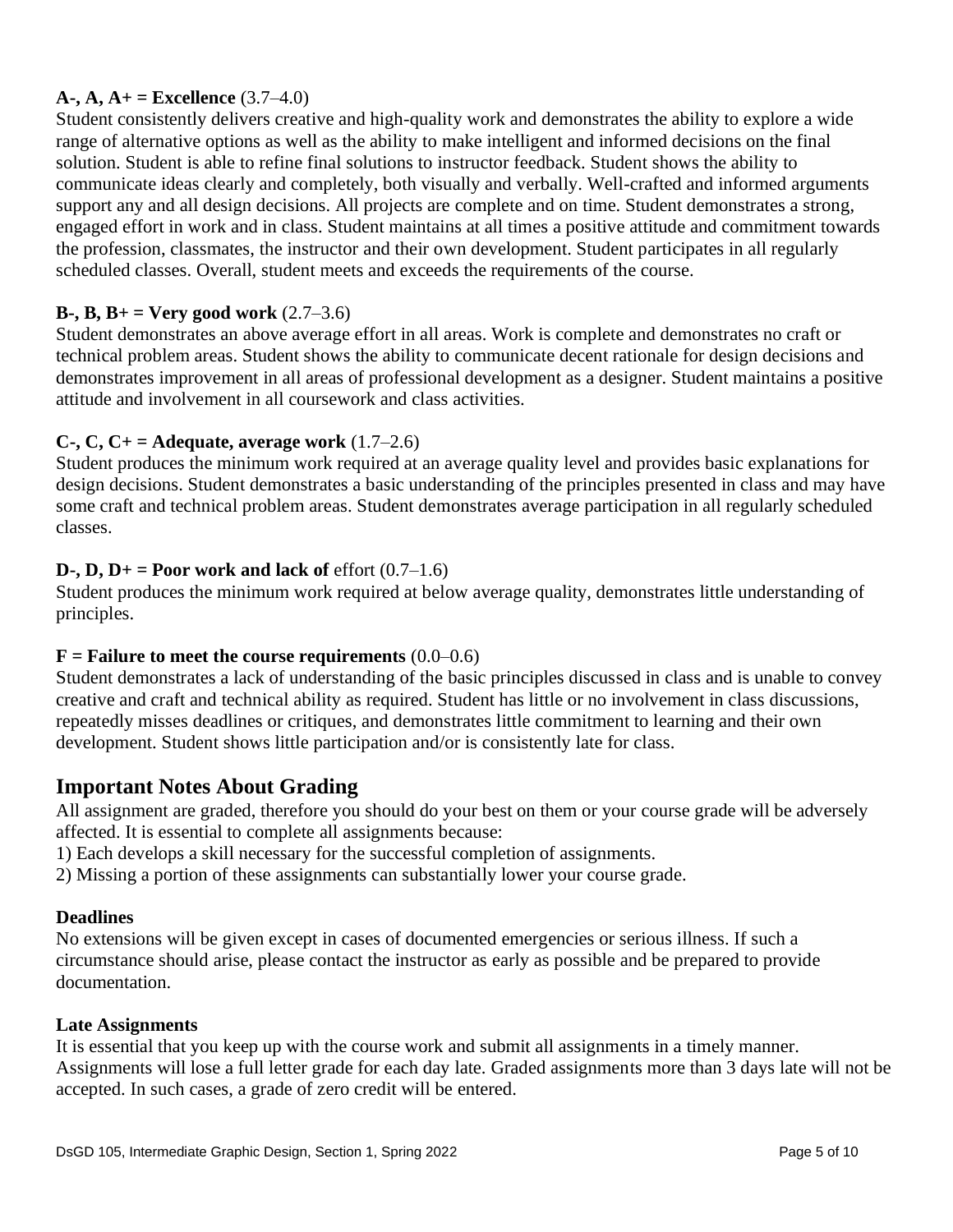# **Online Instruction Protocol**

### **Use of Camera and Microphone in Class**

Students are requested to turn on their video/microphone features in Zoom at the beginning of class when attendance is being taken, and turn off their microphone feature during lectures, discussions, and critiques to avoid disruption; unmute to speak or ask questions. Students are required to fully participate during the entire 3-hour class session including, lectures, discussions, critiques, small group critiques (breakout rooms), and inclass activities, etc.

#### **Recording Zoom Classes**

In general, our Zoom class meetings will not be recorded. For study and review purposes, lecture notes and some keynote presentations will be posted on Canvas. If portions of this course (e.g., lectures, discussions, presentations) need to be recorded for instructional or educational purposes, the recordings will only be shared with students enrolled in the class through Canvas, and will be deleted at the end of the semester. If you prefer to remain anonymous during these recordings, please speak with the instructor about temporarily turning off your student name and picture prior to recording.

Students are not allowed to record without instructor permission. Students are prohibited from recording class activities (e.g., class lectures, office hours, advising sessions, etc.), distributing class recordings, or posting class recordings. Materials created by the instructor for the course (syllabi, lectures and lecture notes, presentations, etc.) are copyrighted by the instructor. This university policy (S12-7) is to protect the privacy of students in the course and maintain academic integrity by reducing instances of cheating. Students who record, distribute, or post these materials will be referred to the Student Conduct and Ethical Development office. Unauthorized recording may violate university and state law. It is the responsibility of students requiring special accommodations or assistive technology due to a disability to notify the instructor.

#### **Technology Requirements**

Students are required to have an electronic device (laptop, desktop, or tablet) with a camera and built-in microphone. SJSU has a free equipment loan program available for students. Students are responsible for ensuring they have access to reliable Wi-Fi during class and tests. If students are unable to have reliable Wi-Fi, they must inform the instructor as soon as possible or at the latest one week before the test date to determine an alternative. See the Learn Anywhere website for current Wi-Fi options on campus. <https://www.sjsu.edu/learnanywhere/equipment/index.php>

#### **Zoom Classroom Etiquette**

• Mute microphone: Mute your microphone when not speaking to help keep background noise to a minimum.

• Reduce background noise/distractions: Attend class in a quiet place without people walking behind you, talking, or making noise, and avoid creating additional noise by shuffling papers or listening to music in the background, etc.

- Position camera properly: Keep your webcam in a stable position and focused at eye level.
- Limit distractions/avoid multitasking: Focus on the meeting by turning off notifications, closing or minimizing running apps, and putting your smartphone away.

• Use appropriate virtual backgrounds: Backgrounds must be appropriate and professional, and NOT suggest or include offensive or demeaning content.

### **Technical Support for Canvas and Zoom**

Email: [ecampus@sjsu.edu](mailto:ecampus@sjsu.edu) Phone: 408-924-2337 Hours: 8:00am–7:00pm daily Web:<https://www.sjsu.edu/ecampus/how-we-can-help/contact-us.php>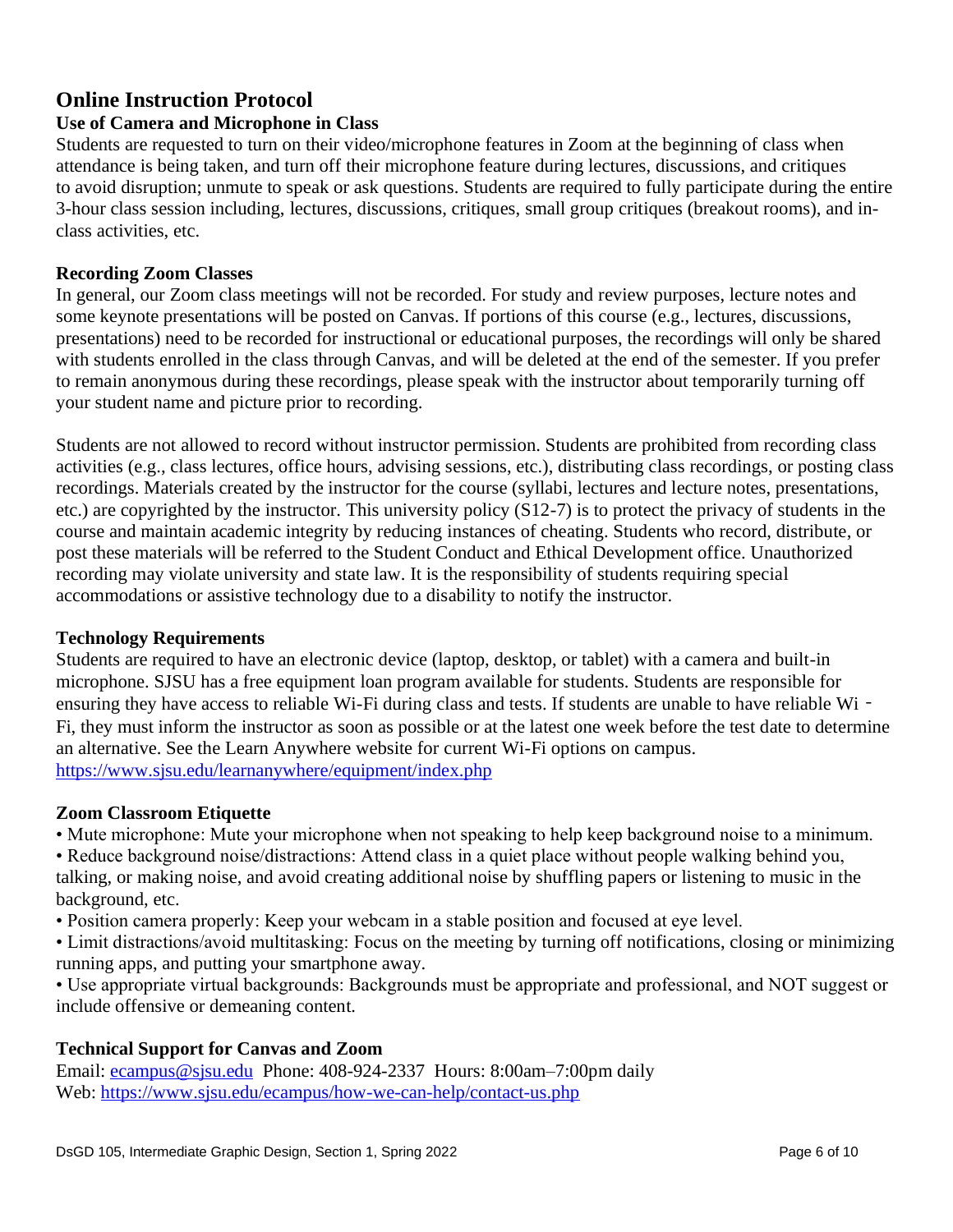# **Class Meeting Protocol**

We are involved in a mutually beneficial communal learning experience, requiring our full attention and respectful behavior toward all members of the class. To optimize our learning experience, students are required to observe the following:

• Students must take every step necessary to minimize distractions during class.

• Students are expected to arrive on time and remain in class until the class is over or excused—late arrival and/or early departure will be noted. If you have a prior engagement that requires you leave before the end of class, please inform the instructor before class and take care not to disturb other students when you leave.

• Announcements, handouts, and assignments are issued at the beginning of class. It is your responsibility to inform yourself of any announcements or requirements that you miss due to late arrival. Do not interrupt class to ask about these items—remain after class if you have questions.

• All critiques begin 15 minutes after the official class start time.

• Electronic devices not directly pertaining to your participation in this class turn must be turned off and put away before class starts. This means you may not place or receive calls, texts, or messages, check e-mails, play games, surf the web, visit Facebook, Twitter, etc. No phones on vibration mode.

• Do not socialize during critiques, lectures, or when other students are presenting material for the benefit of the class—it is counterproductive and inconsiderate.

### **University Policies and Resources**

Per University Policy S16-9, university-wide policy information relevant to all courses is on the Office of Undergraduate Educations' Syllabus Information web page. [https://www.sjsu.edu/curriculum/courses/syllabus](https://www.sjsu.edu/curriculum/courses/syllabus-info.php)[info.php](https://www.sjsu.edu/curriculum/courses/syllabus-info.php)

#### **Adding and Dropping**

Students are responsible for understanding the policies and procedures about add/drop, grade forgiveness, etc. Refer to the current semester's Catalog Policies section at

[https://catalog.sjsu.edu/content.php?catoid=12&navoid=4148. Ad](https://catalog.sjsu.edu/content.php?catoid=12&navoid=4148)d/drop deadlines are on the current academic calendar web page at [https://www.sjsu.edu/classes/calendar/2021-2022.php. Th](https://www.sjsu.edu/classes/calendar/2021-2022.php)e Late Drop Policy is at [https://www.sjsu.edu/aars/forms-resources/late-drops.php. St](https://www.sjsu.edu/aars/forms-resources/late-drops.php)udents should be aware of the current deadlines and penalties for dropping classes.

#### **Academic Integrity**

Your commitment as a student to learning is evidenced by your enrollment at San José State University. The University's Academic Integrity policy requires you to be honest in all your academic course work. Faculty members are required to report all infractions to the office of Student Conduct and Ethical Development. <https://www.sjsu.edu/studentconduct/> Instances of academic dishonesty will not be tolerated. Cheating on exams or plagiarism (presenting the work of another as your own, or the use of another person's ideas without giving proper credit) will result in a failing grade and sanctions by the University. For this class, all assignments are to be completed by the individual student unless otherwise specified. If you would like to include your assignment or any material you have submitted or plan to submit for another class, please note that SJSU's Academic Policy S07-2 requires approval of instructors. Read SJSU's Academic Integrity policies. <https://www.sjsu.edu/senate/docs/S07-2.pdf>

#### **Campus Policy in Compliance with the Americans with Disabilities Act**

If you need course adaptations or accommodations because of a disability, please make an appointment with me as soon as possible, or see me during office hours. Presidential Directive 97-03 requires that students with disabilities requesting accommodations must register with the Accessible Education Center (AEC) to establish a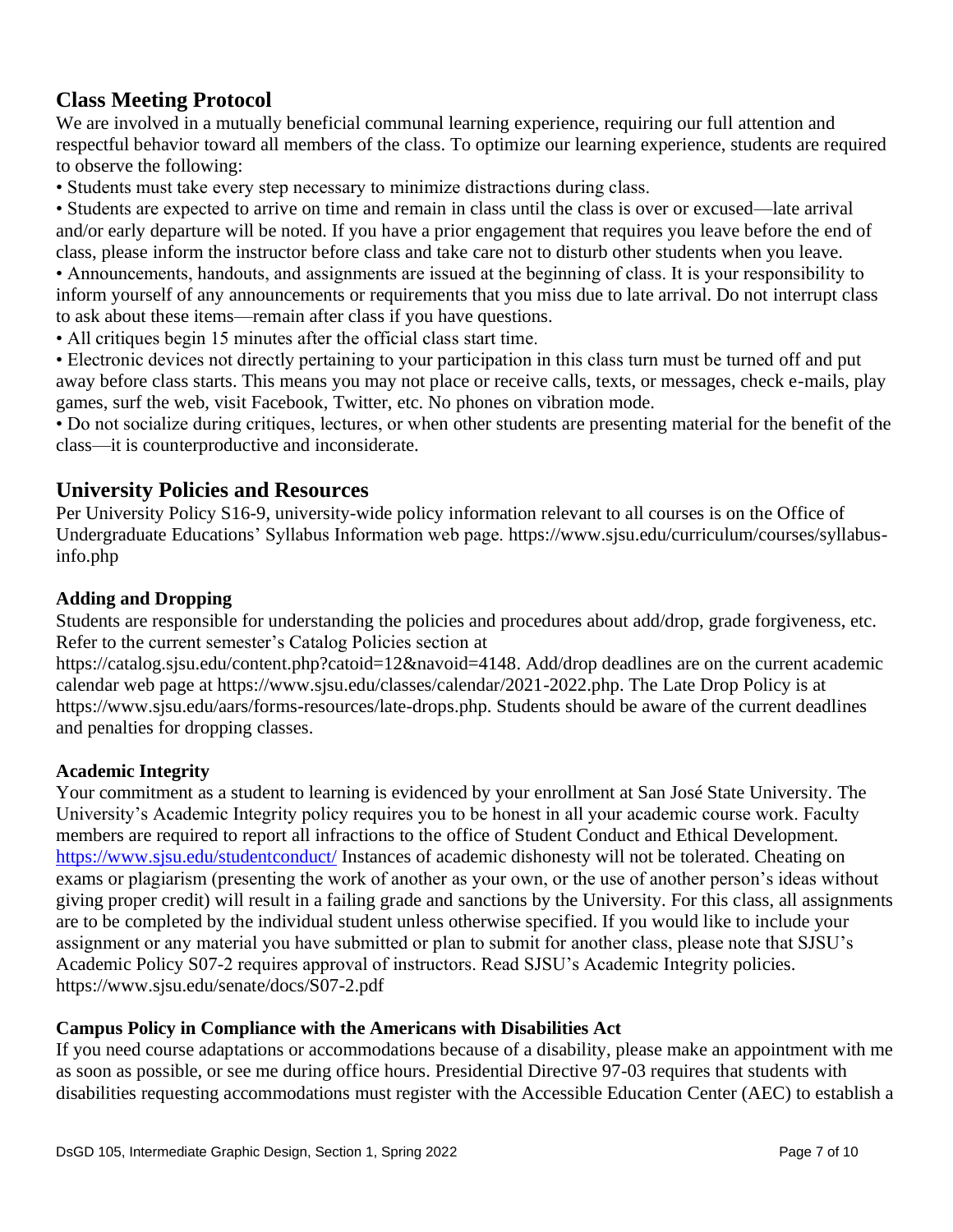record of their disability. <https://www.sjsu.edu/aec/>

#### **Student Technology Resources**

Computer labs for student use are available in Associated Students Print & Technology Center, Student Union, East Wing, 2nd Floor, Suite 2600; Clark Hall, 1st Floor and Campus Village, Building B, 1st Floor; Martin Luther King Library, Spartan Floor and Student Computing Services; and in your department or college. A wide variety of audio-visual equipment is available for student checkout from SJSU Academic Technology Services in the IRC Building, including DV and HD digital camcorders; digital still cameras; video, slide and overhead projectors; DVD, CD, and audiotape players; sound systems, wireless microphones, projection screens, and monitors. <https://www.sjsu.edu/it/services/academic-tech/index.php>

#### **Student Affairs**

The Division of Student Affairs provides a wide variety of services—career development, health and wellness, campus life, leadership development, cross cultural experiences, disability resources, psychological counseling, student housing, recreation, and co-curricular events. <https://www.sjsu.edu/studentaffairs/>

#### **SJSU Peer Connections**

Peer Connections is located in the Student Services Center, Room 600. Peer Connections' free tutoring and mentoring is designed to assist students in the development of their full academic potential and to inspire them to become independent learners. The tutors are trained to provide content-based tutoring in many lower division courses (some upper division) as well as writing and study skills assistance. Small group and individual tutoring are available. Peer Connections has a learning commons, desktop computers, and success workshops on a wide variety of topics. <https://www.sjsu.edu/peerconnections/index.php>

#### **SJSU Writing Center**

The SJSU Writing Center is located in Clark Hall, Room 126. It is staffed by professional instructors and upperdivision or graduate-level writing specialists from each of the seven SJSU colleges. The writing specialists have met a rigorous GPA requirement, and they are well-trained to assist all students at all levels within all disciplines to become better writers. In addition to one-on-one tutoring services, the Writing Center also offers workshops every semester on a variety of writing topics. <https://www.sjsu.edu/writingcenter/>

#### **SJSU Counseling and Psychological Services**

The SJSU Counseling and Psychological Services is located on the corner of 7th Street and San Carlos in the Student Wellness Center, Room 300B. Professional psychologists, social workers, and counselors are available by appointment to provide confidential consultations on issues of student mental health, campus climate or psychological and academic issues on an individual, couple, or group basis. <https://www.sjsu.edu/counseling/>

#### **Campus Emergency and Other Aid**

For emergency call 911 or use a Blue Light phone on campus. For safety escort call 408-924-2000. Individuals with disabilities may contact the Accessible Education Center located in the Administration Building, Room 110, 408-924-6000, for a variety of assistance such as Braille, large print, sign interpreters, assistive listening devices, audio tape, and accommodations for physical disabilities.

#### **Campus Emergency Numbers**

San Jose Police Department: call 911 or 408-277-8911 SJSU Police Department: call 408-924-2222 or use a Blue Light phone on campus SJSU Safety Escort: call 408-924-2000 or use a Blue Light phone on campus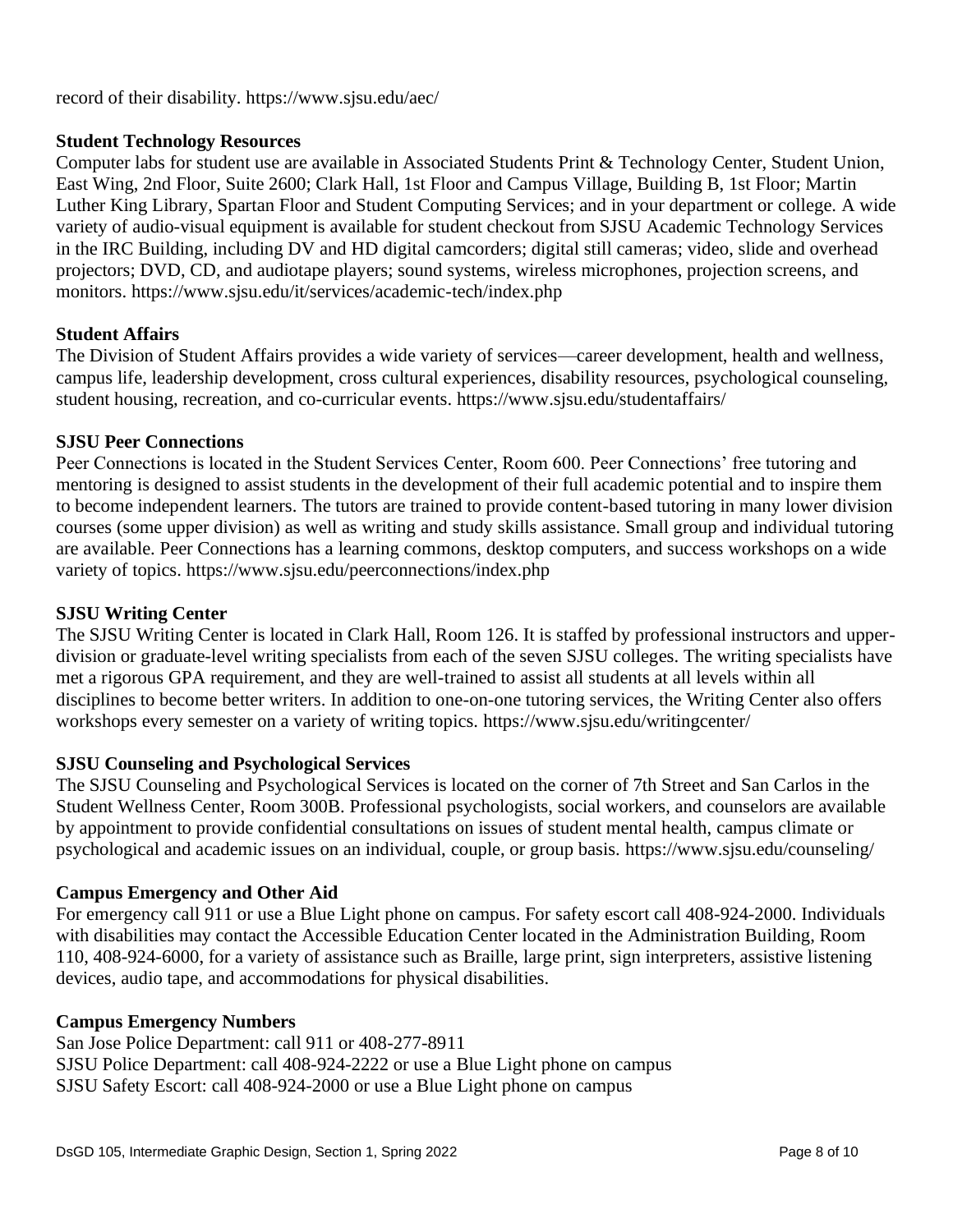# **Course DsGD 105, Intermediate Graphic Design, Spring 2022 Course Schedule**

All dates are subject to change with notice given at a prior meeting.

### **Course Schedule**

| Wk | <b>Date</b> | <b>Topics, Readings, Assignments, Deadlines</b>                                      |
|----|-------------|--------------------------------------------------------------------------------------|
| 01 | Th 01/27    | Lecture: Course introduction; Pr1 Advocacy Organization Brand introduction           |
| 02 | Tu 02/01    | Due: Pr1 Research and Analysis; small group review; Logo System introduction         |
| 02 | Th 02/03    | Due: Pr1 Logo System initial concepts; 5 thumbnail sketches; class critique          |
| 03 | Tu 02/08    | Due: Pr1 Logo System preliminary design; 3 half-size layouts; small group review     |
| 03 | Th 02/10    | Due: Pr1 Logo System work in class; individual review                                |
| 04 | Tu 02/15    | Due: Pr1 Logo System design refinement; 1 full-size layout; small group review       |
| 04 | Th 02/17    | Due: Pr1 Logo System work in class; individual review                                |
| 05 | Tu 02/21    | Due: Pr1 Logo System final design; class critique; Motion/Brand Apps introduction    |
| 05 | Th 02/24    | Due: Pr1 Motion/Brand Apps initial concepts; 5 thumbnail sketches; class critique    |
| 06 | Tu 03/01    | Due: Pr1 Motion/Brand Apps prelim design; 3 half-size layouts; small group review    |
| 06 | Th 03/03    | Due: Pr1 Motion/Brand Apps work in class; individual review                          |
| 07 | Tu 03/08    | Due: Pr1 Motion/Brand Apps design refinement; 1 full-size layout; sm group review    |
| 07 | Th 03/10    | Due: Pr1 Motion/Brand Apps work in class; individual review                          |
| 08 | Tu 03/15    | Due: Pr1 Motion/Brand Apps final design; class critique                              |
| 08 | Th 03/17    | Lecture: Pr2 Technology Conference Brand introduction                                |
| 09 | Tu 03/22    | Due: Pr2 Research and Analysis; small group review; Animated Poster introduction     |
| 09 | Th 03/24    | Due: Pr2 Animated Poster initial concepts; 5 thumbnail sketches; class critique      |
| 10 | Tu 03/29    | Due: Pr2 Animated Poster preliminary design; 3 half-size layouts; small group review |
| 10 | Th 03/31    | Due: Pr2 Animated Poster work in class; individual review                            |
| 11 | Tu 04/05    | Spring break; no class                                                               |
| 11 | Th 04/07    | Spring break; no class                                                               |
| 12 | Tu 04/12    | Due: Pr2 Animated Poster design refinement; 1 full-size layout; small group review   |
| 12 | Th 04/14    | Due: Pr2 Animated Poster work in class; individual review                            |
| 13 | Tu 04/19    | Due: Pr2 Animated Poster final design; class critique; Sign/Brand Apps introduction  |
| 13 | Th 04/21    | Due: Pr2 Sign/Brand Apps initial concepts; 5 thumbnail sketches; class critique      |